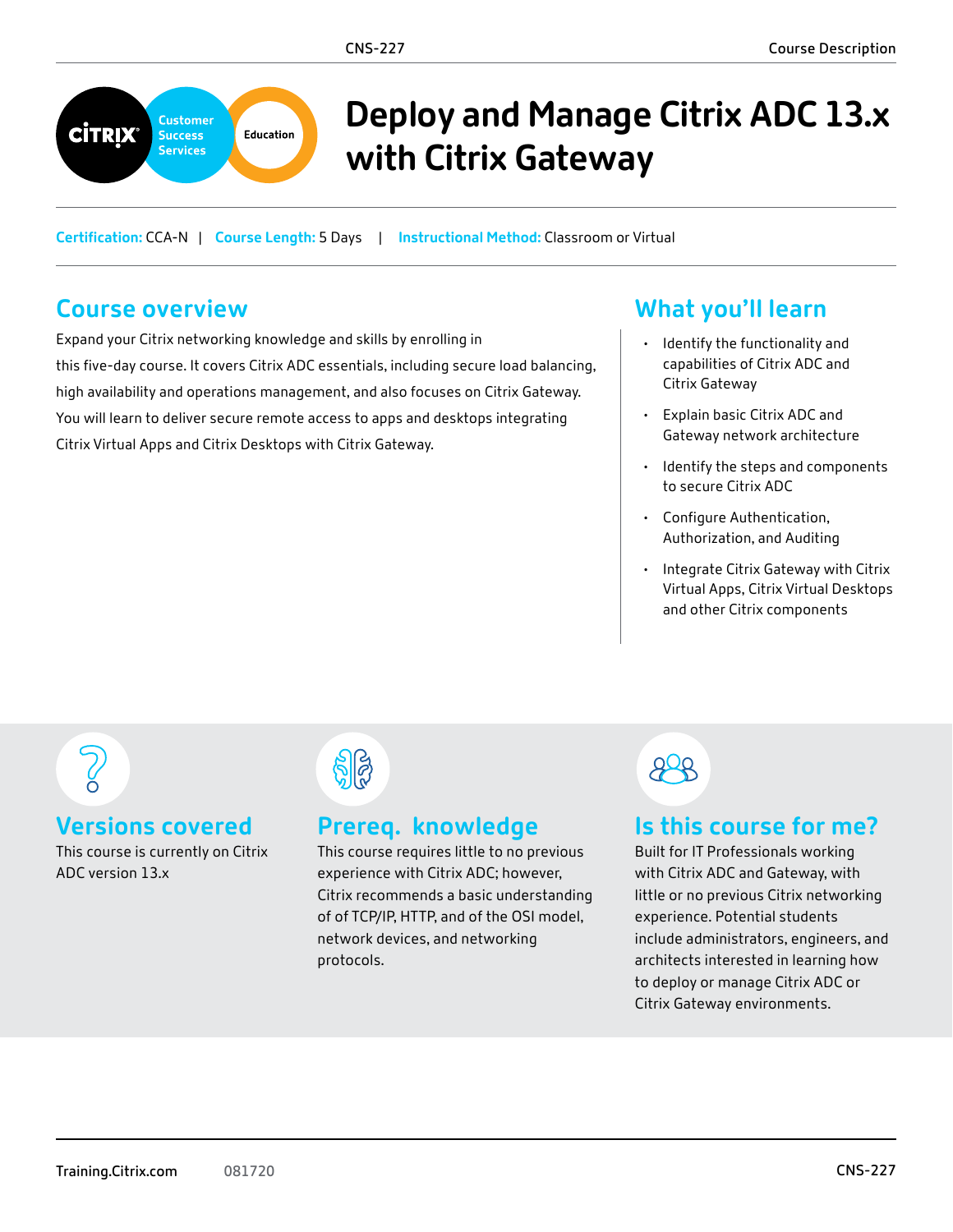# **Deploy and Manage Citrix ADC 13.x with Citrix Gateway**

#### Module 1: Getting Started

- Introduction to Citrix ADC
- Feature and Platform Overview
- Deployment Options
- Architectural Overview
- Setup and Management

#### Module 2: Basic Networking

- Networking Topology
- Citrix ADC Components
- Routing
- Access Control Lists

#### Module 3: ADC Platforms

- Citrix ADC MPX
- Citrix ADC VPX
- Citrix ADC CPX
- Citrix ADC SDX
- Citrix ADC BLX

#### Module 4: High Availability

- Citrix ADC High Availability
- High Availability Configuration
- Managing High Availability
- In Service Software Upgrade
- Troubleshooting High Availability

#### Module 5: Load balancing

- Load Balancing Overview
- Load Balancing Methods and Monitors
- Load Balancing Traffic Types
- Load Balancing Protection
- Priority Load Balancing
- Load Balancing Troubleshooting

#### Module 6: SSL Offloading

- SSL Overview
- SSL Configuration
- SSL Offload
- Troubleshooting SSL Offload
- SSL Vulnerabilities and Protections

#### Module 7: Security

- Authentication, Authorization, and Auditing
- Configuring External Authentication
- Admin Partitions

#### Module 8: Monitoring and Troubleshooting

- Citrix ADC Logging
- Monitoring with SNMP
- Reporting and Diagnostics
- AppFlow Functions
- Citrix Application Delivery Management
- Troubleshooting

#### Module 9: Citrix Gateway

- Introduction to Citrix Gateway
- Advantages and Utilities of Citrix Gateway
- Citrix Gateway Configuration
- Common Deployments

#### Module 10: AppExpert Expressions

- Introduction to AppExpert Policies
- Default Policies
- Explore Citrix ADC Gateway Policies
- Policy Bind Points
- Using AppExpert with Citrix Gateway